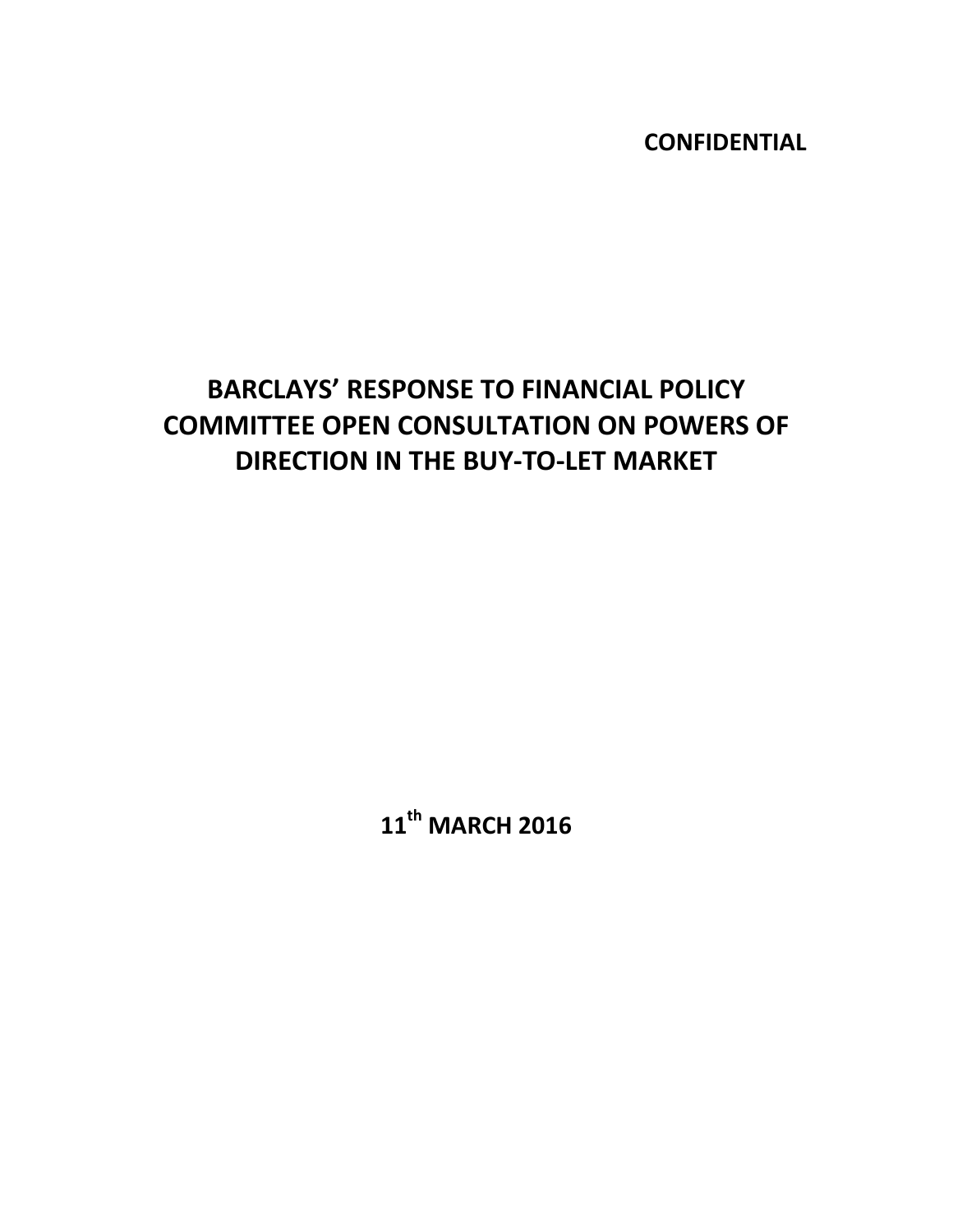# **Introduction**

Barclays welcomes the opportunity to comment on the Financial Policy Committee's Open Consultation on *Powers of Direction in the Buy‐To‐Let Market*.

We have been concerned for some time that industry methods of assessing affordability in Buy to Let (BTL) mortgages have not been as robust as those for residential mortgages. As such, we are fully supportive of the Committee's objectives to exercise more control over measures of affordability, in particular stress rates and interest cover ratios.

However, rather than just capping the amount of lending that may be done below a mandated stress rate and interest cover ratio the Committee should consider mandating minimum stress rate and interest cover ratios for all new BTL lending.

# **Summary of Barclays' Position**

- 1. Barclays supports the FPC's request for it to have the power to place limits on maximum LTVs and stress rate / Interest Coverage Ratios (ICR) for buy to let (BTL) lending.
- 2. There is an immediate need to mandate minimum stress rate and ICRs for all new BTL to ensure borrowers have made adequate provision for interest rate increases, rental voids or non‐payment of rent, estate agent management fees, maintenance costs and now the additional cost to investors arising from the BTL tax changes. This will also have the benefit of bringing more consistency in the treatment of owner‐occupiers and investors.
- 3. Underwriting standards are the means to manage inherent credit risks in mortgage lending. At comparable LTV levels we view BTL mortgages as carrying more risk than a residential mortgage. This is why Barclays, and other mainstream lenders, already tend to have maximum LTV restrictions that are more restrictive for BTL than for owner‐ occupied mortgages.
- 4. Therefore, Barclays sees no immediate need to use powers to set limits on maximum LTVs for BTL. The UK market has very little BTL lending above 80% LTV and much lending above a 75% LTV only occurs when application fees are added to the loan. Should maximum LTVs be restricted then there should be an exception to allow application fees to be added to the loan.
- 5. If the FPC decides to limit maximum LTVs or stress rates / ICRs then Barclays would prefer this is done on a volume, rather than a value basis. This would be both easier to measure and easier to administer operationally as flows could be controlled through existing functionality in our broker booking desk.
- 6. The practice of assessing BTL affordability on a transaction basis i.e. based solely on the interest expense and rental income of the purchase being financed appears unique to the UK market. In other markets affordability assessments on BTL mortgages /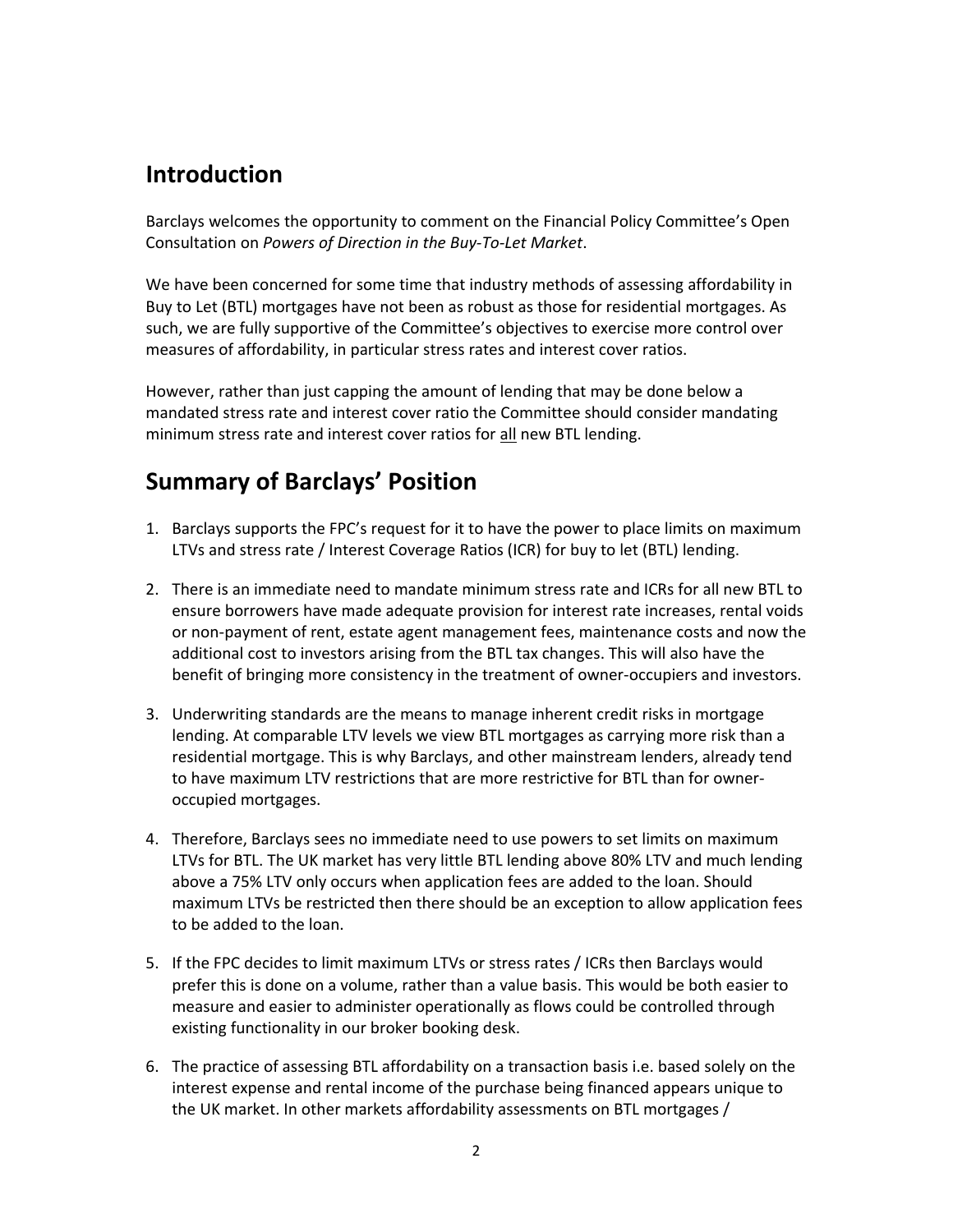Investment Property Loans are based on the borrower's total income and expenditure, including living expenses and other credit commitments.

- 7. Any powers granted to the FPC should not be exercised in a way that prevents lenders using affordability assessments based on the borrower's full income and expenditure position provided these incorporate any minimum ICR or stress rates that may be mandated.
- 8. There should be few exceptions to minimum affordability standards. Any exceptions should be restricted to situations where a customer is not borrowing more money from their existing lender.
- 9. In particular, affordability standards on BTL mortgages should be the same for New Build and established properties. The type of property does not alter the risk to either the lender or the consumer when assessing affordability. In practice this distinction may be difficult to identify and lenders may be forced to treat all lending in the same way.
- 10. Traditional lending theory requires borrowers to demonstrate at least "two ways out" of any mortgage<sup>1</sup>. The first of these is cash flow. The second has been sale of the security property. In other words customers have been required to first demonstrate that they have sufficient surplus disposable income (cash flow) to repay their mortgage leaving repossession of the property as the second way out only should a borrower default.
- 11. However, in the UK most lenders currently only require BTL borrowers to demonstrate they can afford to repay interest on their loan from cash flow, not capital, when they originate a loan. The implicit assumption in underwriting this way is that eventual repayment of the capital portion of the loan will only come from sale of property.
- 12. More than 80% of UK BTL mortgages are interest only.

- 13. In contrast, residential borrowers requesting interest only mortgages are required under MCOB 11.6.2R to demonstrate they can repay both the capital ("sums advanced") and interest. Under MCOB 11.6.5R a lender "must not base its assessment of affordability on the equity in the property which is used as security".
- 14. Moreover, affordability assessments on residential mortgages include an assessment of the borrower's ability to meet other financial commitments such as mortgages, personal loans and credit cards as well as making suitable allowance for living expenses. BTL affordability assessments that rely solely on rent exceeding interest do not consider the customer's whole circumstances and so contain no such safeguards.
- 15. Stress rates used in BTL affordability assessments are significantly *lower* than those used to test affordability on residential mortgages. This is despite actual interest rates on BTL being *higher* than on residential mortgages. This implies a reliance on increases in rental income over time, which conflicts with our view of landlords as essentially price takers.

 $1$  Exceptions can be seen in some products such as Margin Lending for shares, which relies on automated systems to execute margin calls and Equity Release, which bases credit criteria on actuarial assessments. However, where exceptions are permitted there needs to be sound, consistent and repeatable policies and processes in place to manage risk on those products.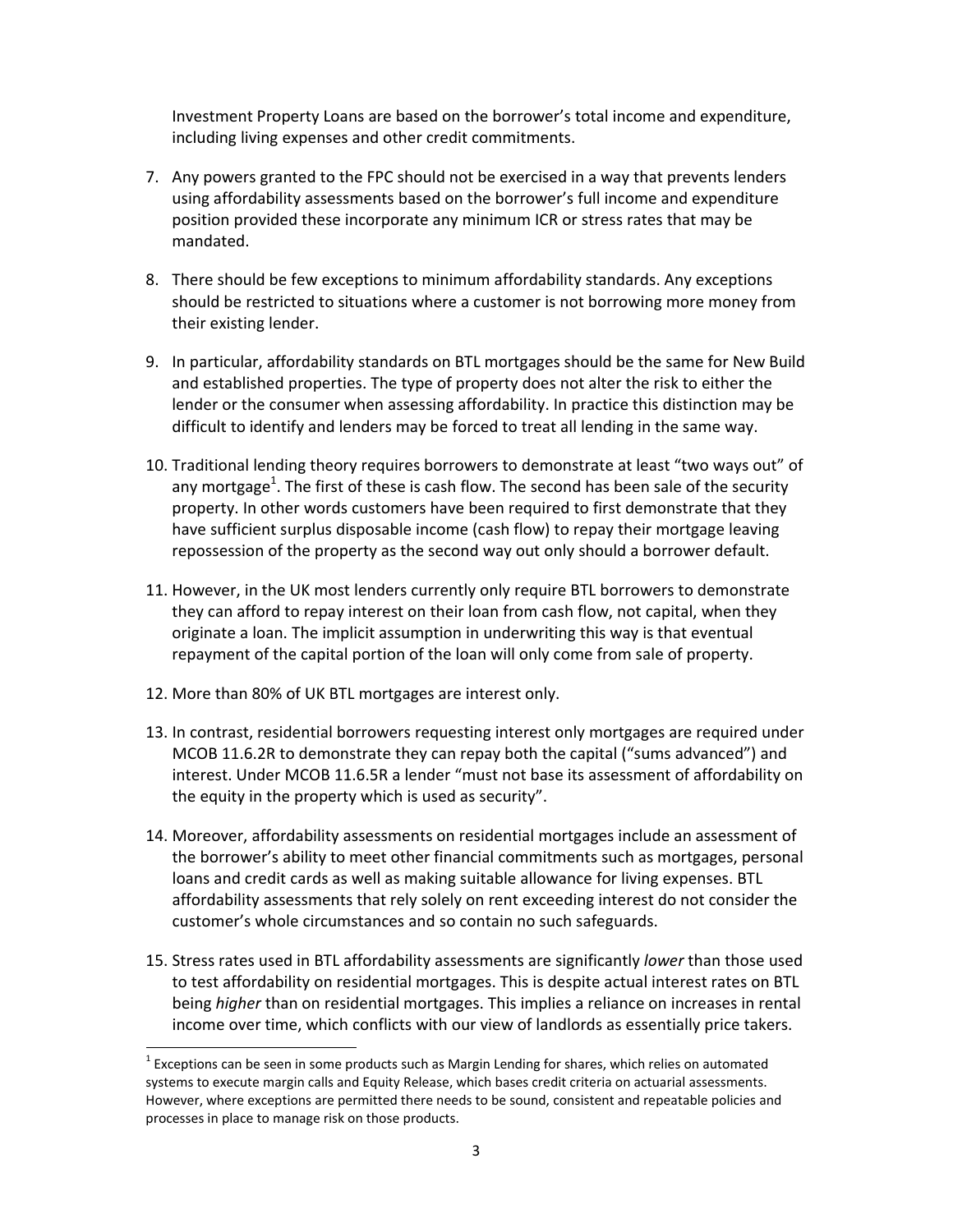- 16. Barclays is concerned about the potential impact on BTL borrowers of a future rising interest rate environment. This is particularly so because of the practice of testing BTL affordability on a transaction basis i.e. based solely on the interest expense and rental income of the property being financed. Using lower stress rates for BTL than for owner‐ occupied loans and not stressing existing credit commitments appears unique to the UK market.
- 17. Interest Coverage Ratios also need to be re‐assessed in light of the proposed tax changes, which increase the tax paid by 20% to 25% of interest cost for many taxpayers. The current norm of 125% was only designed to cover interest (100%) and voids, agents' fees and maintenance costs (25%). The tax changes imply an ICR of 145% is required.
- 18. A large majority of BTL landlords own just one investment property. For the most part BTL landlords look more like retail investors than business owners. As such, ensuring that affordability of a BTL mortgage is correctly assessed is as much a conduct issue as a prudential one.

# **Questions and Responses**

# **Question 4.a:**

Do respondents agree with the assessment that the buy‐to‐let market may carry risks to financial stability?

### **Answer 4.a:**

Any form of lending, carried out on a large enough scale, may carry risks to financial stability if not properly managed and controlled. The "first way out" of any loan should be cash flow. Therefore properly assessing affordability is the key to managing and controlling these risks.

Barclays' internal risk modelling suggests that while BTL lending has better arrears rates in good economic conditions, arrears increase more rapidly than residential mortgages when economic conditions deteriorate. This is consistent across a range of LTV bands. In the 60% to 80% LTV band the relative increase is just under two times. BTL mortgage defaults are also more likely to lead to repossession<sup>2</sup>. This characteristic of BTL is seen in practice in Chart 4.B when the increase in BTL arrears during the last financial crisis was proportionately much higher than on residential mortgages. Consequently we believe arrears and loss volatility are higher in BTL than in residential mortgages.

This higher volatility is offset by the relatively lower LTVs offered on BTL than on residential mortgages. While the risk on BTL mortgages is higher than residential mortgages at equivalent LTVs the maximum LTVs on BTL mortgages are lower than on residential mortgages – 75% to 80% versus 90% to 95%. This was not enough to stop the spike in arrears shown in Chart 4.B though.

 $2$  It should be noted that lenders have put in place a range of forbearance solutions to help keep owner occupiers in their homes that may not be applied where security is held over an investment property.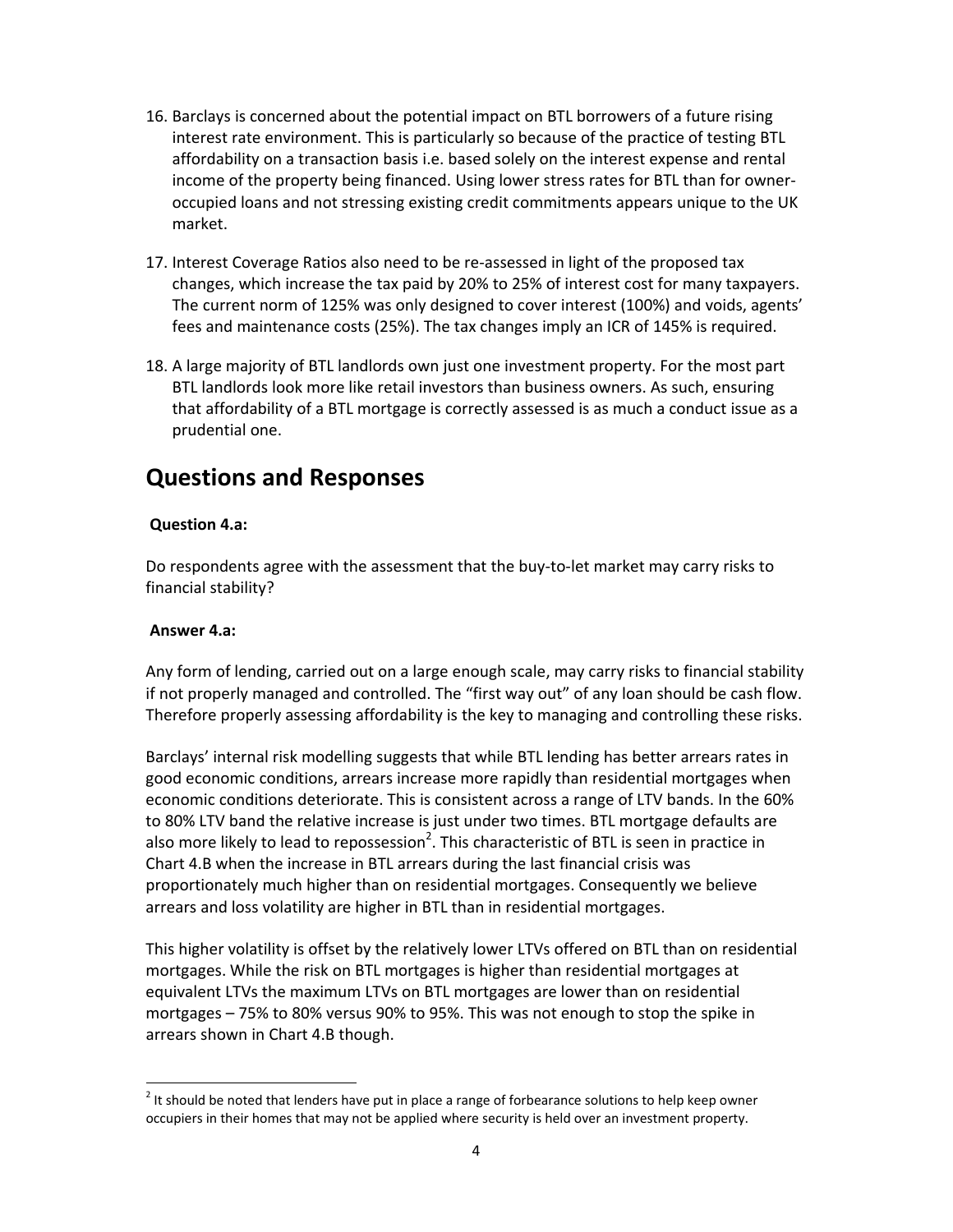The volatility in BTL can also be seen in the sharp reduction in BTL flow during the last financial crisis in Chart 3.D. Some of this was due to contraction in the supply of funding from securitisation, while some of it was also due to lenders reducing internal flow mandates for perceived riskier assets such as BTL, high LTV residential and Interest Only residential mortgages. While underlying performance of existing BTL assets at that time was satisfactory the management actions taken speak directly to how risk managers viewed these asset classes internally.

In other respects though we would question the reliance on cyclicality to prove BTL is riskier than residential mortgages. The current extended period of low interest rates and increasing rents and property prices has made BTL an attractive investment with relatively low risk. However, as rental increases taper off and interest rates rise we expect demand for BTL will also taper and market participants will then tighten their risk settings. This process is likely to be reactive rather than proactive without some measure of regulation.

# **Question 4.b:**

If yes, do respondents believe that these are the channels through which the buy‐to‐let market carries risk? If no, why?

# **Answer 4.b:**

*1. Credit risk*

*LTV* – Maximum LTVs available to UK BTL borrowers are less than those available for Residential and less than those available in other jurisdictions. Most of the major UK BTL lenders set a maximum LTV of 75%. Less than 4% of BTL purchases and less than 2% of BTL remortgages have an LTV greater than 80%. Reported volumes in different LTV breaks are also likely to be clustered at the lower end of each break and reflect the common practice of adding the origination fee to the loan amount.

By way of contrast the maximum LTV offered for UK residential mortgages is at least 90% and often up to 95% LTV.

In other jurisdictions we note that Australian BTL mortgages, which are fully regulated, have a maximum LTV of 80% without lenders mortgage insurance (LMI) and 95% with LMI. In New Zealand limits are placed on the amount of BTL lending over a 70% LTV in Auckland and 80% elsewhere in the country<sup>3</sup>. In Canada it is also possible to get a 95% BTL loan with LMI.

Viewed relative to other jurisdictions maximum LTVs are already low and the volume of BTL lending at higher LTVs in the UK appears to be minimal. Moreover, as we note in response to Question 4.c below, the use of stress rate / ICR combinations by many BTL lenders to assess affordability places an automatic brake on LTVs.

We do not believe that the current LTVs on UK BTL lending constitute a major market risk. This could change if affordability continues to be assessed solely on the transaction rather than the borrower and maximum LTVs start to creep up.

 <sup>3</sup> http://www.rbnz.govt.nz/financial-stability/loan-to-valuation-ratio-restrictions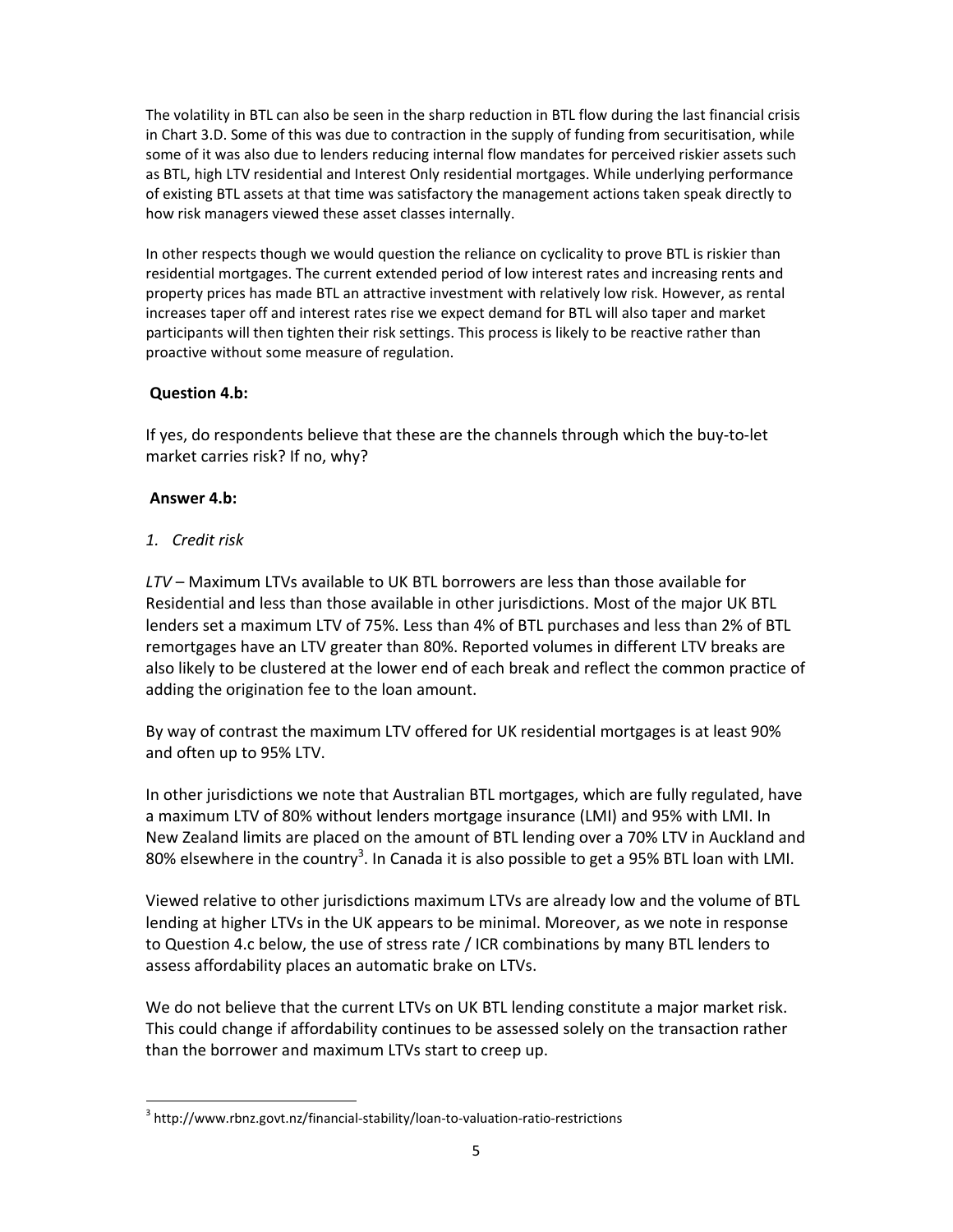

Diagram 1 above shows the relative weighting placed on security and serviceability / propensity to repay for various types of mortgage lending<sup>4</sup>.

BTL in the UK has lower maximum LTVs relative to other markets. However, most lenders still assess BTL affordability based on the individual transaction being financed, not the borrower's complete income and expenditure<sup>5</sup>. Maximum LTVs on BTL are still relatively low but if LTVs were allowed to increase this would push BTL further to the left on this diagram. If lenders wish to continue assessing affordability differently to owner occupied mortgages this should continue to be offset by lower maximum LTVs than on residential.

*Affordability (stress rate / ICR)* – We believe the common method and settings when assessing BTL affordability based solely on a stress rate / ICR combination constitutes a market risk. More detail is provided in the answer to Question 4.c below but we note the

 $4$  The original diagram came from a Moody's paper issued before the last financial crisis to which we have

added BTL.<br><sup>5</sup> Barclays does complete an assessment of each borrower's full income and expenditure position including living expenses and other credit commitments.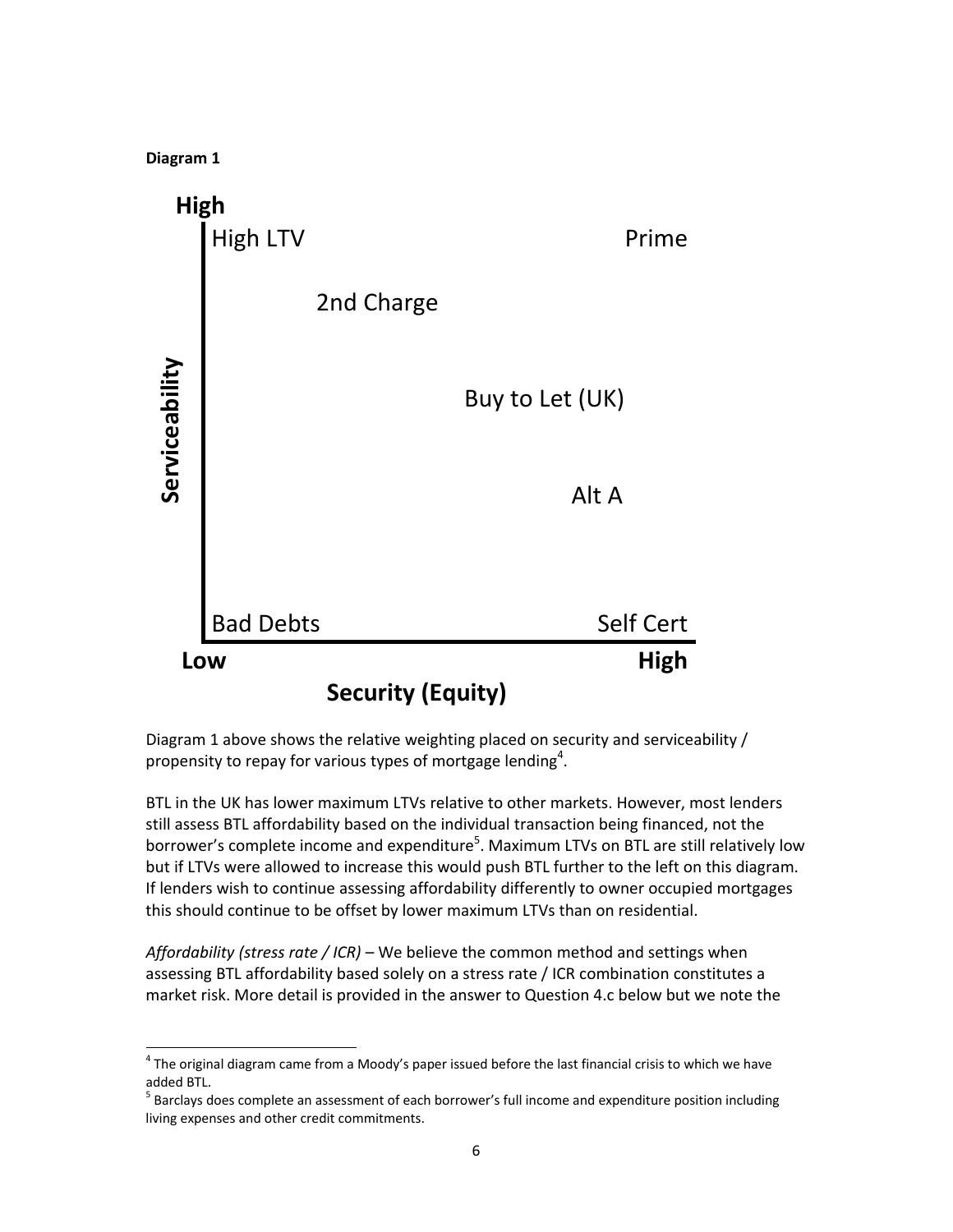following deficiencies in relying solely on a stress rate / ICR combination to assess affordability:

- i. BTL stress rates are significantly below those used for residential mortgages.
- ii. Affordability assessments for interest only BTL mortgages only require borrowers to cover interest. However, owner occupier interest only borrowers must demonstrate they have sufficient income to cover both capital *and* interest.
- iii. This does not assess a borrower's full financial position. Surplus income from the BTL investment may be required to cover not just an increase in interest rates but also:
	- a. Existing debts not considered in the BTL assessment, or
	- b. Living expenses not provided for in the BTL assessment.
- iv. The UK appears to be unique in relying on ICRs. Australia, New Zealand, Ireland and Canada all require full affordability assessments for BTL lending.
- v. Anecdotally, we believe some competitors factor future rental increases into their affordability modelling. We have not been able to identify any other market that allows this and for reasons outlined below we disagree with this approach.
- vi. Since the proposed tax changes for BTL borrowers were announced changes to affordability criteria have been limited to a few lenders and do not go far enough to fully offset the impact of the changes.

While there may be a temptation to wait and see what impact the changes to deductibility of BTL interest and the increase in SDLT have on the BTL market this should be resisted. The changes to deductibility of interest will have a negative impact on BTL affordability, which should be factored into lenders' affordability assessments. If the market is not prepared to factor in this impact voluntarily then it is even more important that the FPC take action to mandate minimum ICRs and stress rates.

We note that fiscal changes are already having an impact. The 'BDRC Continental; Landlords Panel' research (January 2016) suggests landlord confidence has fallen since the budget announcement and is now lower than during the 2007 financial crisis. Intentions to sell property now exceed intentions to purchase. This reflects the impact on landlords' cash flows and hence affordability that the tax changes will have.

# 2. *Amplification of housing market cycles*

The recent BTL tax changes increase BTL interest costs for higher rate taxpayers by 20% to 25%. Because the tax changes require gross rent to be included as income rather than net rent (after interest) the changes will also push many lower rate taxpayers into higher tax brackets. This will amplify risk on both back books and new flows (unless underwriting criteria are adjusted to compensate).

Analysis of our own BTL portfolio suggests that BTL borrowers generally maintain a healthy cash balance.<sup>6</sup> However, the best protection against forced sales is to ensure that the loans are affordable when originated and that borrowers have sufficient surplus income to withstand such economic shocks.

  $<sup>6</sup>$  This analysis is based solely on deposits held in other Barclays accounts. Borrowers could have additional</sup> cash holdings with other financial institutions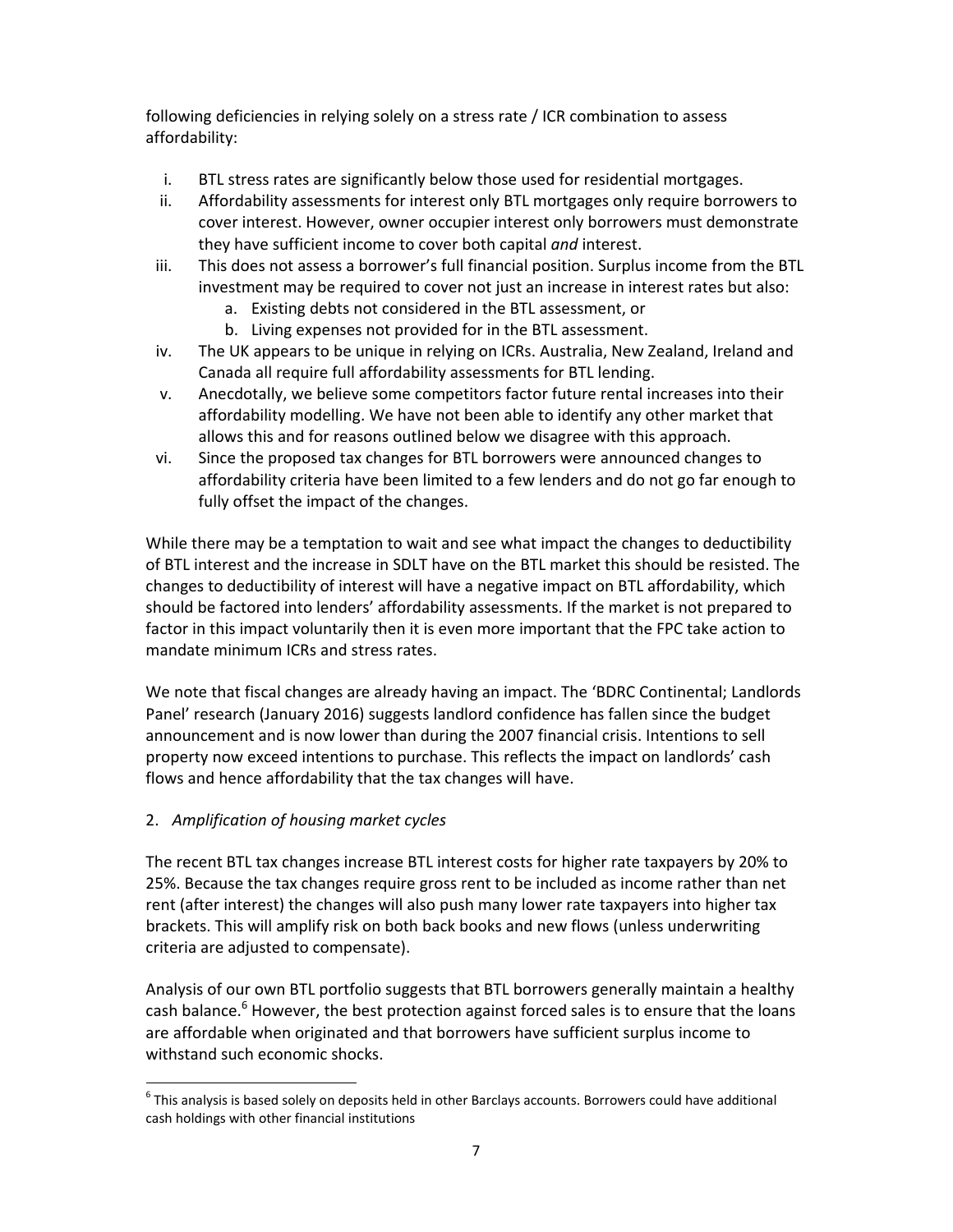# *3. Interaction with high indebtedness*

We note that the current methodology used by many lenders to assess affordability on BTL, based solely on a stress rate / ICR combination does not include other indebtedness in that assessment. No stress rate or ICR is applied to existing mortgages or other credit commitments. Nor do they include any assessment of the borrower's day to day living expenses.

# **Question 4.c:**

Do respondents think that the powers requested by the FPC relating to LTV ratio limits and ICR limits would be effective in addressing any risks posed to financial stability from the buy‐ to‐let market? If not, why?

# **Answer 4.c:**

# *Interest Coverage Limits*

If they are exercised the powers requested by the FPC relating to interest coverage limits address the immediate risks posed to financial stability from the buy‐to‐let market.

A widespread practice in the buy‐to‐let lending market is to use an *interest coverage ratio (ICR)* in assessing affordability. The interest rate used is generally, but not always, higher than the customer's initial pay rate<sup>7</sup>. This notional interest rate is referred to as either the *stress rate* or the *affordability rate*.

The ICR and the stress rate serve different purposes but should combine to ensure that there is sufficient surplus income for a single BTL transaction to be self‐supporting in the event of interest rate rises, voids or other economic shocks. For example, the majority of BTL lending requires rental income to be at least 125% of mortgage interest payments when using a stress rate of 5%. Multiplied together these produce an overall affordability rate of 6.25% (5% multiplied by 125% or 1.25).

Barclays is currently using a stress rate of 5.79% and an ICR of 135%, which when multiplied together produces an overall affordability rate of 7.82% (5.79% multiplied by 135% or 1.35).

• ICR

Historically the ICR of 125% or 1.25 times has been assessed in various markets as:

- 8% to cover 4 weeks potential voids or unpaid rent
- 8% to cover letting agents fees
- 9% for other costs and to allow a cash reserve to develop
- 100% to cover the stress rate
- 125% TOTAL ICR

  $<sup>7</sup>$  This was not always the case – see Question 4.i below.</sup>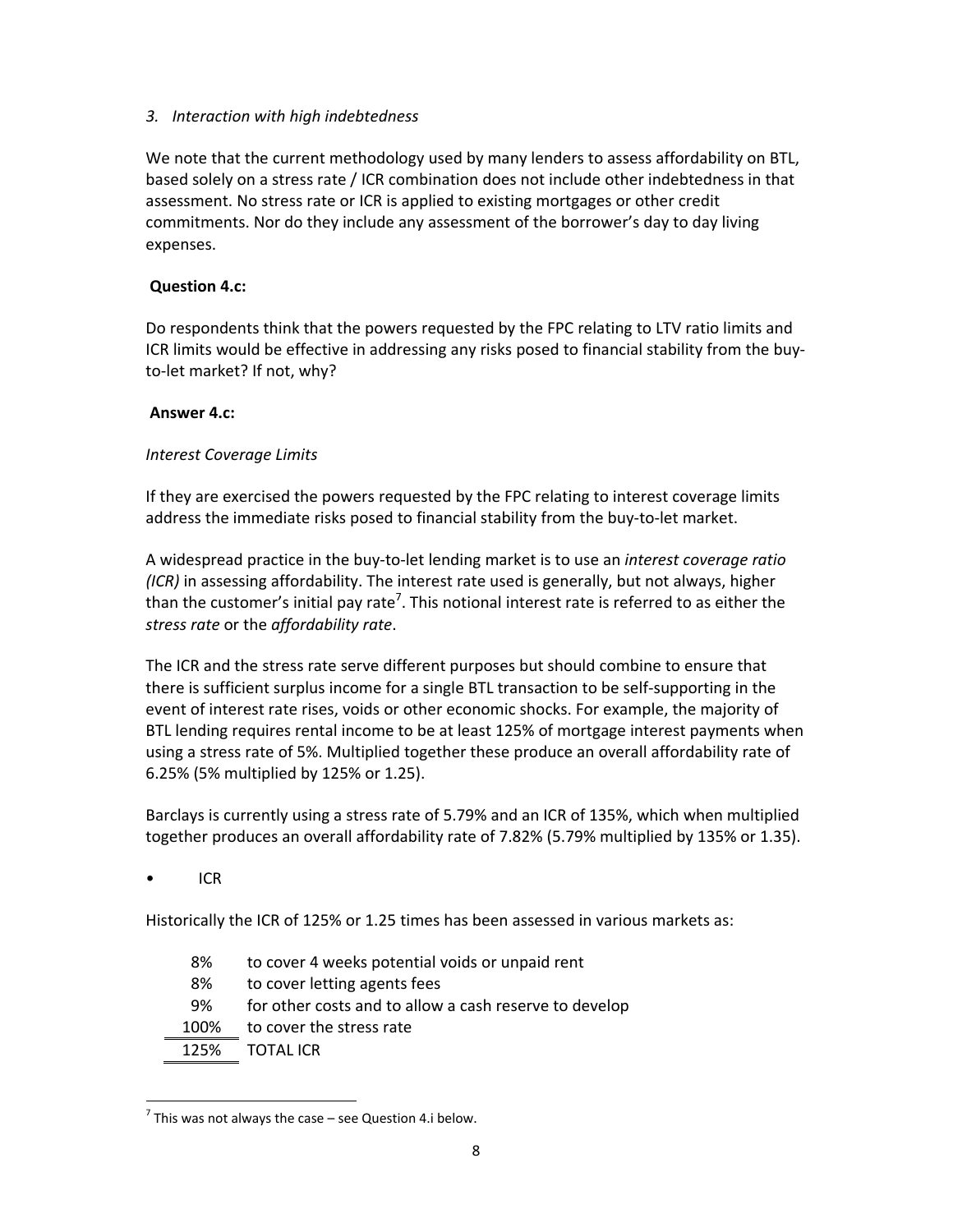The 125% ratio has been used successfully in various markets in different forms. In the UK it has taken the form of an ICR. In markets such as Australia and New Zealand it has taken the form of discounting rental income within a full assessment of affordability. In those two countries lenders typically take only 80% of the rental income when fully assessing a customer's affordability. The figure of 80% is the inverse of the 125% ICR used in the UK and produces the same result – 100% of rent is equal to 125% of the rent (80%) used in the affordability assessment.

In the past an ICR of 125% has worked well when assessing affordability – provided it has been paired with an appropriate stress rate. However, an ICR of 125% is now inadequate to offset both the costs outlined above and the additional cost to landlords that will be imposed by the tax changes proposed in the Summer Budget.

To the current ICR should now be added the additional tax that will be paid by landlords following the proposed tax changes:

| Higher Rate Taxpayer (40%) <sup>8</sup> : | 125% | <b>TOTAL ICR</b>         |
|-------------------------------------------|------|--------------------------|
|                                           | 20%  | to cover additional tax  |
|                                           | 145% | REVISED TOTAL ICR        |
|                                           |      |                          |
| Advanced Rate Taxpayer (45%):             | 125% | <b>TOTAL ICR</b>         |
|                                           | 25%  | to cover additional tax  |
|                                           | 150% | <b>REVISED TOTAL ICR</b> |
|                                           |      |                          |

#### • Stress rate

Stress rates are set to protect lenders and consumers from potential interest rate increases. They are based on a forward view of forecast interest rate movements and as such they are generally set at a consistent margin above customers' pay rates at origination. Generally they incorporate a minimum margin above pay rates even when these are forecast to decrease – as no forecaster is infallible.

Some lenders make an exception to this rule when customers take a fixed rate product with a term of five years or more. In these cases the customer's fixed pay rate is used instead of a stress rate when applying the interest coverage ratio to determine the rental income required to pass affordability checks. This approach finds support in its acceptance for regulated mortgage contracts in MCOB 11.6.18R which says that:

… a mortgage lender must consider the likely future interest rates over a minimum period of five years from the expected start of the term of the regulated mortgage contract (or variation), *unless the interest rate under the regulated mortgage contract is fixed for a period of five years or more from that time* … (our emphasis).

 $8$  Because the tax changes require gross rent to be included as income rather than net rent (after interest) the changes will also push many lower rate taxpayers into higher tax brackets. A Basic Rate Taxpayer (20%) could now have tax calculated on their BTL income at 40% and a Higher Rate Taxpayer (40%) at 45%.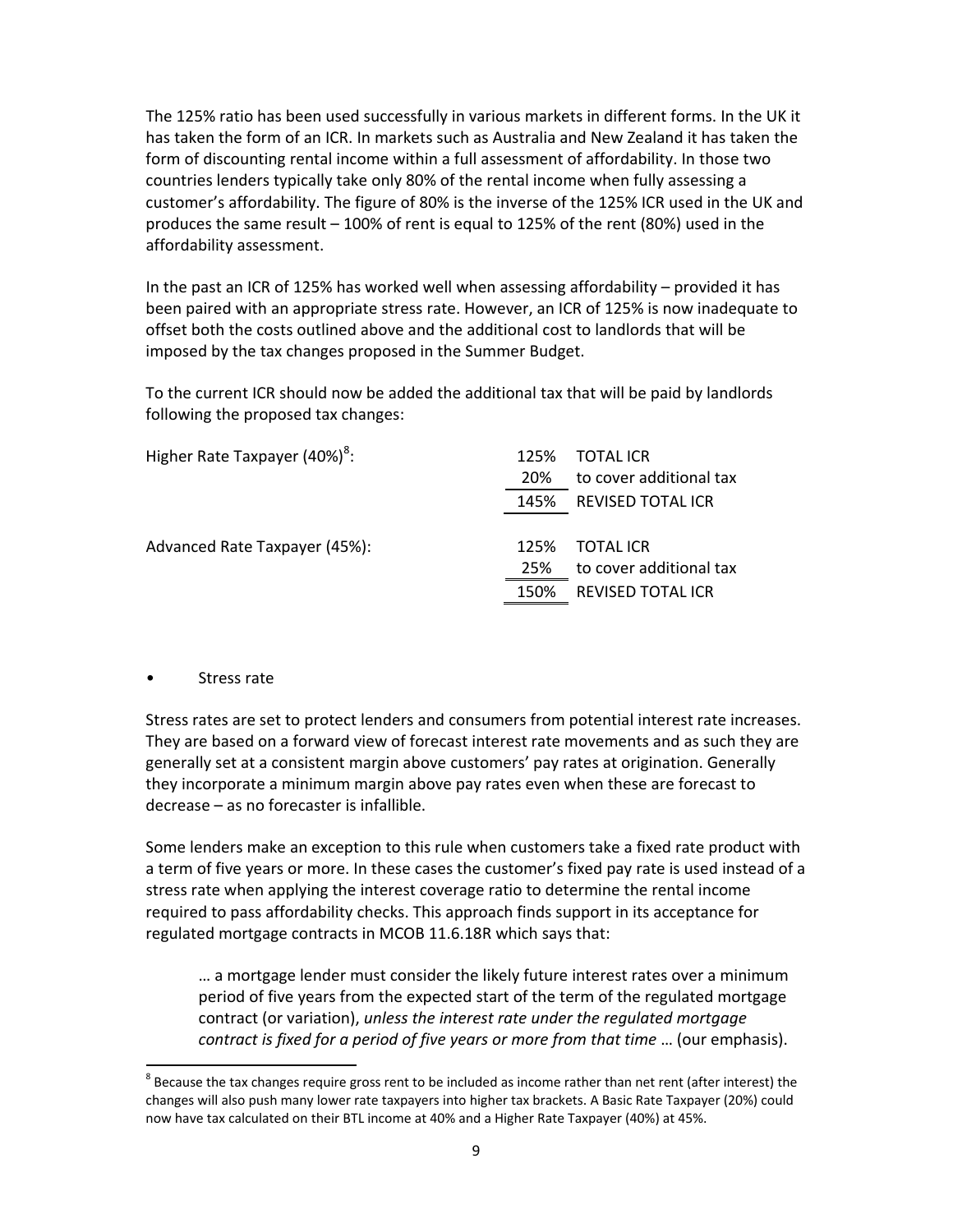It seems reasonable to also apply this approach to the (unregulated) BTL market.

We note that the same approach is also taken in both Australia and New Zealand when assessing affordability on fixed rate mortgages with terms of five or more years. This is applied on both Investment Property Loans (BTL) and Owner‐Occupied mortgages.

As can be seen in Schedule "A" the stress rates applied to BTL lending are significantly less than those applied to residential lending. This is despite the fact that the pay rate on BTL loans is significantly higher than those for residential lending, as shown in Schedule "B".

The argument that is usually advanced for this disparity is that landlords have the ability to increase rents to cover any increase in interest rate. This is not a view that Barclays is comfortable with.

Landlord interest costs are already being increased by 20% to 25% over the next four years by the proposed tax changes. To maintain the same level of surplus income that they enjoy today from their BTL property landlords will already need to consistently increase rents by 5% per annum over a period of 4 to 5 years. This is well above the rate of current market rent increases and comes before any potential increase in interest rates.

Landlords are "rent takers" and it is unrealistic to expect landlords to be passing on cost increases to their tenants over and above normal rental growth across the market. Rental growth is itself constrained by growth in wages. Wage growth is likely to be an increasingly binding constraint on landlords' ability to raise rents.

Landlords are also constrained in the timing of any rent increases by current lease terms, which may provide for annual or even less frequent rent reviews and which may restrict any increase by reference to a pre‐agreed formula such as changes in external price indices. Therefore an increase in the interest rate or tax payable today may not be recouped in higher rent charges for an extended period. Affordability assessments need to be robust enough to cater for such eventualities.

# *LTV Ratio Limits*

The widespread practice in the buy-to-let lending market of using an interest coverage ratio (ICR) in assessing affordability already restrict LTVs on BTL mortgages as can be seen in the following examples. Before the Tax Changes were announced a BTL landlord needed much lower yields in order to obtain a 75% LTV mortgage:

- Using a (common) stress rate of 5% and Interest Coverage Ratio of 125%:
	- o a rental yield of ~5.31% is required to qualify for a 85% LTV
	- o a rental yield of ~4.69% is required to qualify for a 75% LTV
	- o a rental yield of ~4.06% is required to qualify for a 65% LTV
	- o a rental yield of ~3.13% is required to qualify for a 50% LTV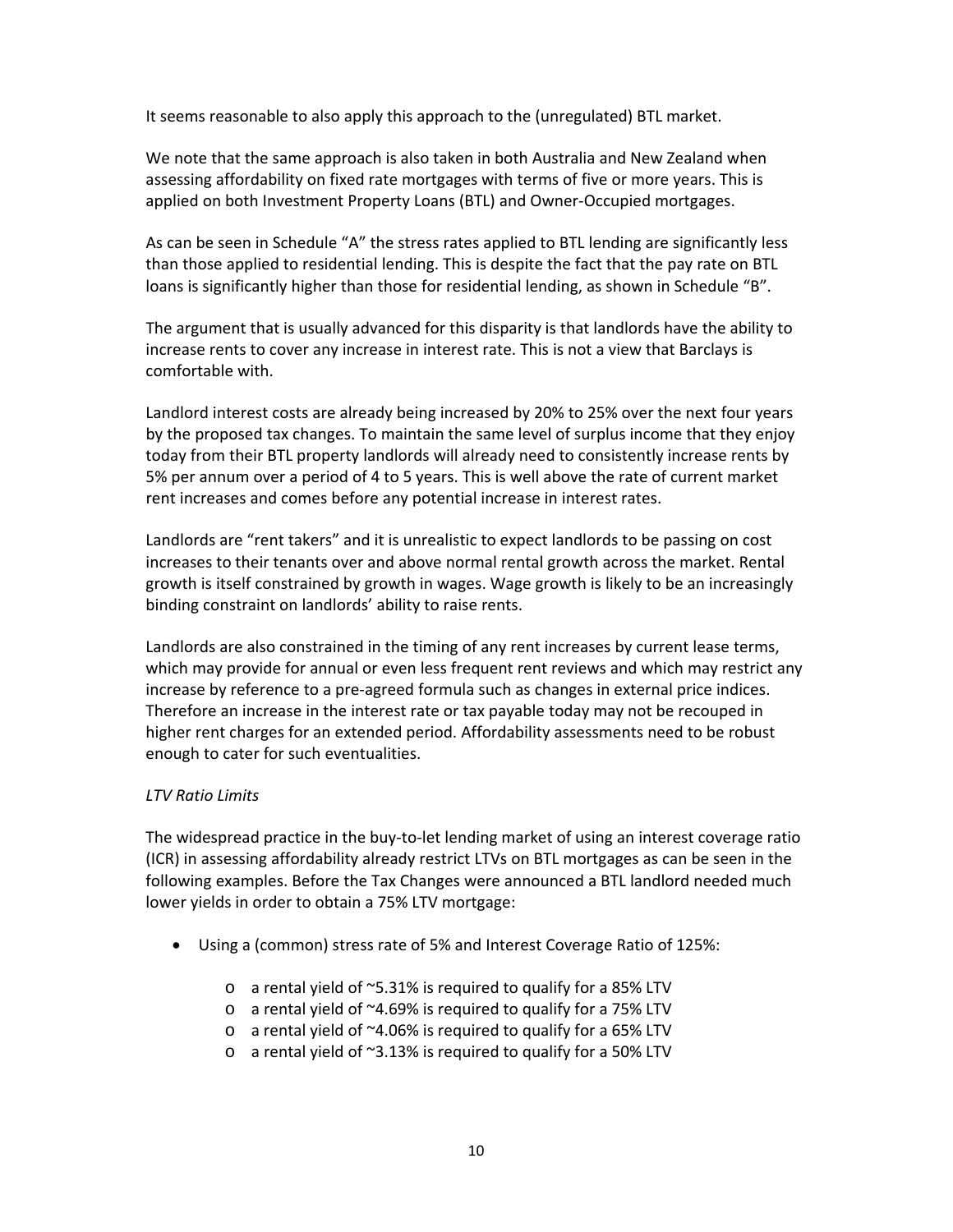- Using a slightly higher stress rate of 5.5% and Interest Coverage Ratio of 125%:
	- o a rental yield of ~5.84% is required to qualify for a 85% LTV
	- o a rental yield of ~5.16% is required to qualify for a 75% LTV
	- $\circ$  a rental yield of  $\sim$ 4.47% is required to qualify for a 65% LTV
	- o a rental yield of ~3.44% is required to qualify for a 50% LTV

The tax changes will increase a borrower's effective interest costs by 20% to 25%. To compensate for this the Interest Coverage Ratio lenders use should also increase:

- Using the (common) stress rate of 5% and Interest Coverage Ratio of 145%:
	- o a rental yield of ~6.16% is required to qualify for a 85% LTV
	- o a rental yield of ~5.44% is required to qualify for a 75% LTV
	- o a rental yield of ~4.71% is required to qualify for a 65% LTV
	- o a rental yield of ~3.63% is required to qualify for a 50% LTV
- Using a slightly higher stress rate of 5.5% and Interest Coverage Ratio of 125%:
	- $\circ$  a rental yield of  $\sim$ 6.78% is required to qualify for a 85% LTV
	- o a rental yield of ~5.98% is required to qualify for a 75% LTV
	- o a rental yield of ~5.18% is required to qualify for a 65% LTV
	- o a rental yield of ~3.99% is required to qualify for a 50% LTV

The policy modelled in Scenario 2 at page 29 of the Impact Assessment will stretch yields required to achieve higher LTVs even further:

- Using a stressed interest rate of 7% and Interest Coverage Ratio of 125%:
	- o a rental yield of ~7.44% is required to qualify for a 85% LTV
	- o a rental yield of ~6.56% is required to qualify for a 75% LTV
	- o a rental yield of ~5.69% is required to qualify for a 65% LTV
	- o a rental yield of ~4.38% is required to qualify for a 50% LTV

However, it needs to be remembered that the results of that modelling were based on a period where interest costs were fully deductible. Under the new tax rules the effective interest costs of borrowers will rise by 20% to 25% for those paying marginal tax rates of 40% and 45%. Some borrowers currently paying a 20% tax rate will also be forced into a higher tax bracket because of the way the tax changes are constructed. They will need an additional buffer:

- Using a stressed interest rate of 7% and Interest Coverage Ratio of 145%:
	- o a rental yield of ~8.63% is required to qualify for a 85% LTV
	- o a rental yield of ~7.61% is required to qualify for a 75% LTV
	- o a rental yield of ~6.06% is required to qualify for a 65% LTV
	- o a rental yield of ~5.08% is required to qualify for a 50% LTV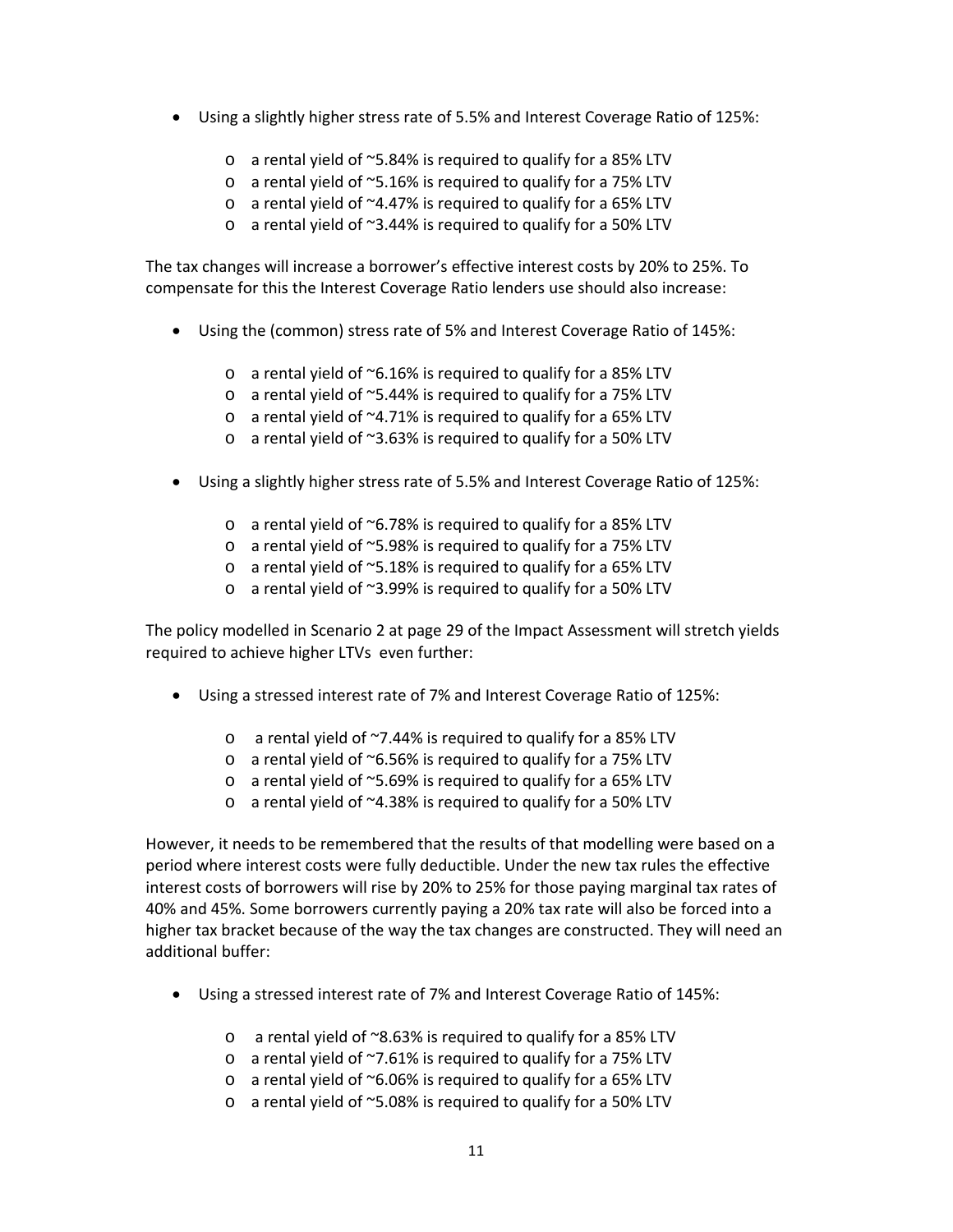There is some room to debate exactly where stress rates and interest coverage ratios should sit. However, it is clear that provided they are set at a level that will offset the proposed tax changes it will be much more difficult to achieve LTVs greater than 75% when assessing transactions on a standalone basis. It will only be possible for a lender to lend at these LTVs where the borrower can evidence substantial additional surplus income that is independent of the property being purchased.

## **Question 4.d:**

Do respondents agree that the FPC should be granted powers of direction over LTV ratio limits and ICR limits? If not, why?

# **Answer 4.d:**

Yes. See also question 4.c above. Provided stress rates and interest coverage ratios are set at appropriate levels to offset the proposed tax changes it will be difficult, if not impossible, to offer LTVs greater than 75% on a standalone basis. Given current rental yields we would expect BTL affordability assessments calculated on a standalone basis will not permit LTVs greater than ~66% in most regions. The only way to extend higher LTVs will be to assess BTL mortgages on a full income and expenditure basis where customers have substantial surplus personal income from other sources such as salary.

For that reason we believe powers of direction over LTV limits, although required, may not need to be exercised.

To the extent that current stress rates and interest coverage ratios do not yet reflect the proposed tax changes and relative margins vis‐à‐vis residential stress rates there is a clear case for powers of direction over BTL stress rates and ICRs.

# **Question 4.e:**

Are there any alternative options for addressing risks posed to financial stability from the buy‐to‐let market that the government should consider?

### **Answer 4.e:**

No. However, Barclays has taken a view that BTL will eventually be fully regulated. As far as possible when making changes, such as for the Mortgage Credit Directive, we are building systems and processes that treat residential and BTL mortgages the same.

This view we have taken of the likely future direction of regulation in the BTL market has been informed by the following observations:

- 1. A large majority of people borrowing to invest in BTL are not operating a business but rather use BTL as a savings or investment vehicle, and
- 2. A large majority of people borrowing to invest in BTL have only one rental property.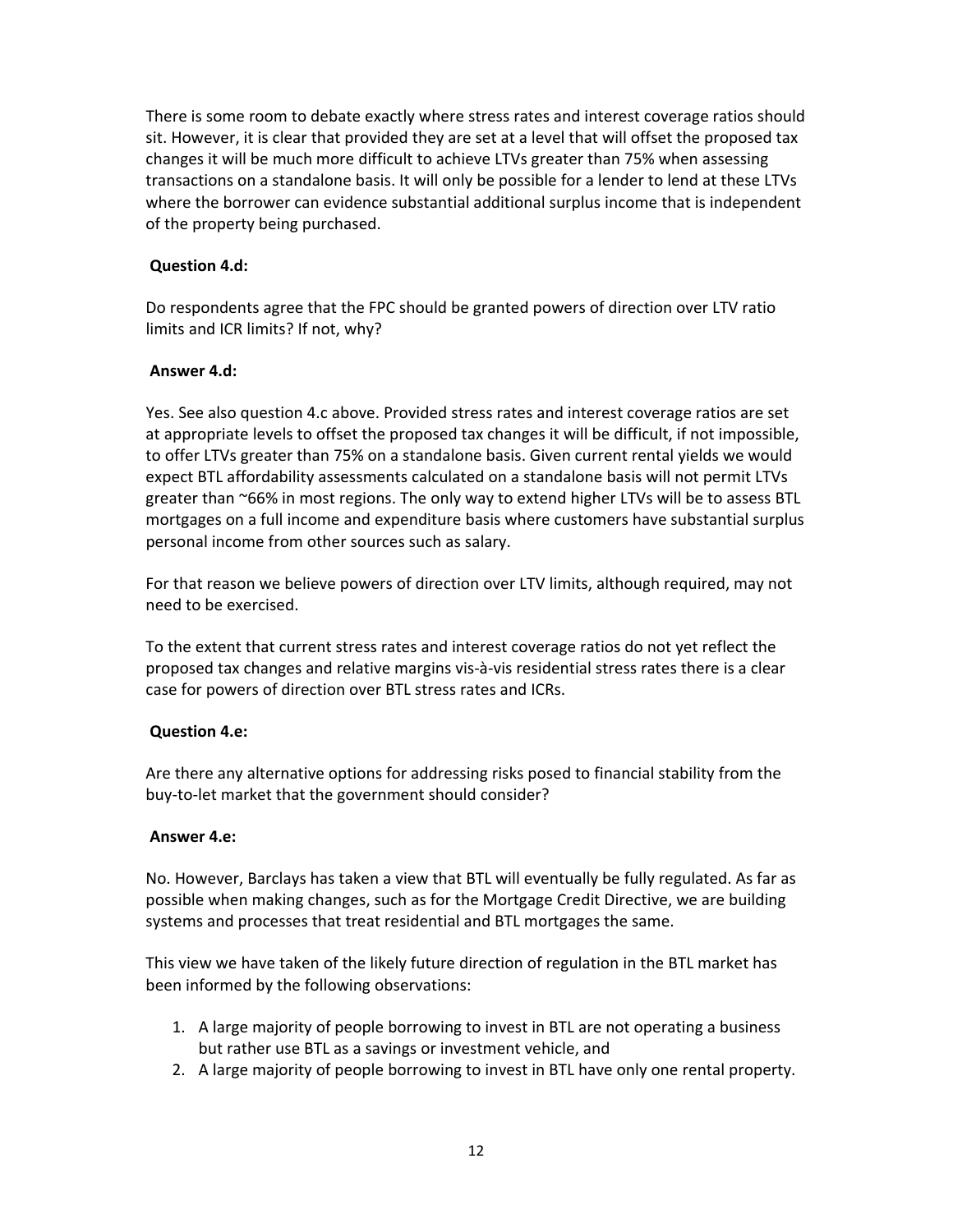If you take the view, as Barclays has, that the majority of people borrowing to invest in BTL investors are consumers rather than businesses then it follows that they should receive the same protections as other consumers. Ensuring the proper assessment of affordability becomes a conduct issue as well as a prudential issue when looked at through this lens.

#### **Question 4.f:**

Do respondents agree with the definition and scope of buy-to-let lending for the purpose of the FPC's powers of direction? If not, why?

#### **Answer 4.f:**

We support the industry response on this issue provided by the CML.

#### **Question 4.g:**

Should any activities associated with buy‐to‐let lending be excluded from that definition (including the current exclusion of new‐build housing)? If so, why?

#### **Answer 4.g:**

No, there should be no exclusions. While there may be good reasons to encourage growth in the number of new dwellings built this should not come at the expense of sound lending standards. We note the following characteristics of New Build that may create *greater* risk for a lender:

- a) New build properties typically carry a price premium for "newness" relative to comparable second hand properties. Once occupied the property becomes second hand and the price premium disappears.
- b) Similarly, new build properties can achieve higher initial rental income than a comparable second hand property but this premium can also quickly wear off.
- c) Re‐sales in new build developments have to compete with new stock continuing to come onto the market and generally sell at a discount to the price of new stock.
- d) Large scale new build developments create issues of concentration risk for lenders.
- e) When multiple new build developments come onto the market at the same time they compete with each other for sales and tenants. Re‐sales in new build developments can suffer from oversupply.
- f) Service charges on New Build properties are higher than on established properties and can create a hidden cost for landlords.<sup>9</sup>

<sup>&</sup>lt;sup>9</sup> http://www.cityam.com/236431/uk-house-prices-service-charges-for-new-build-properties-are-doublethose‐of‐older‐homes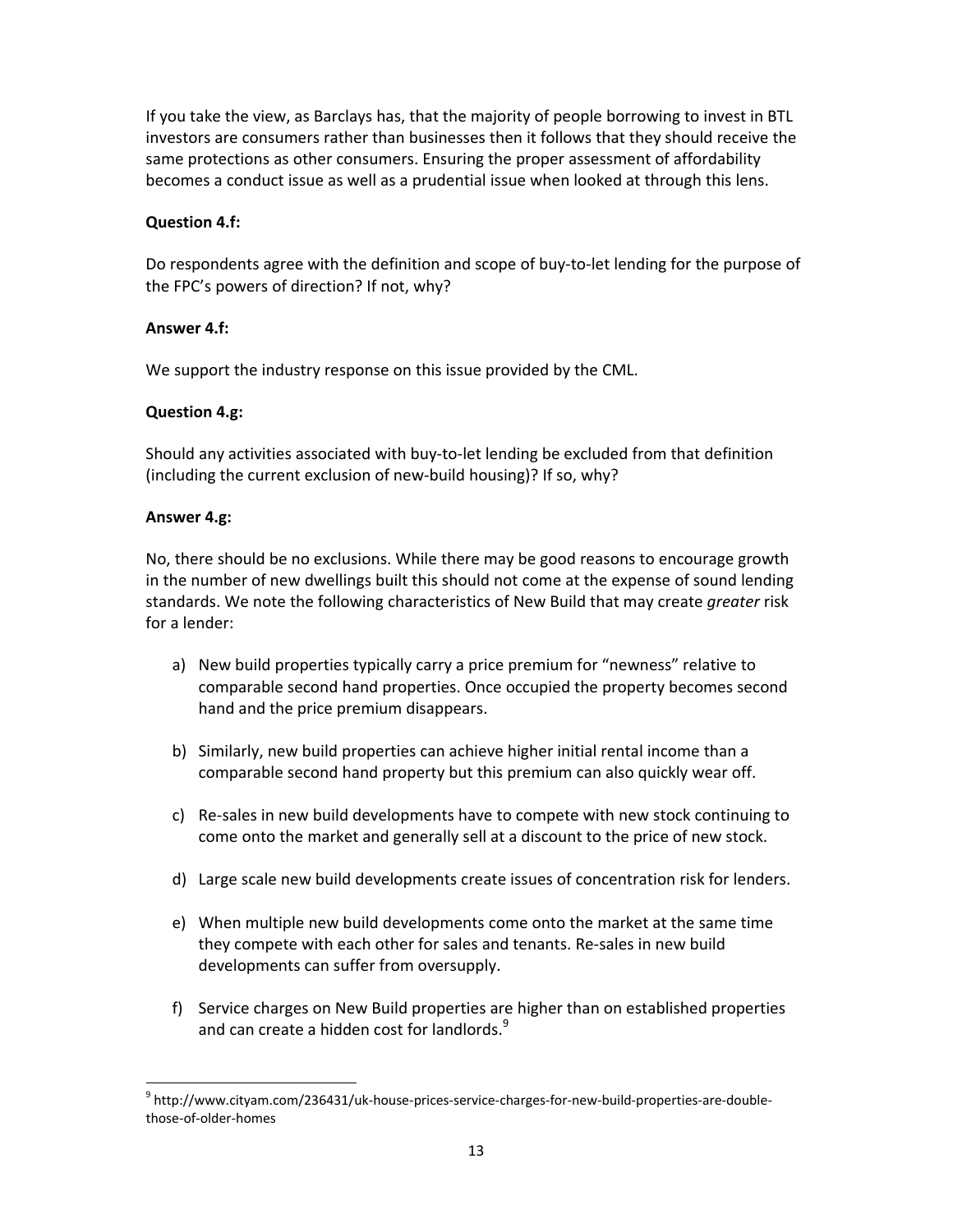# **Question 4.h:**

Do respondents agree that the FPC should be able to apply LTV and ICR limits to a proportion of new mortgages calculated on either a value or volumes basis? If not, please explain on which basis the tools should apply and why.

### **Answer 4.h:**

Yes. However, if the FPC decides to limit maximum LTVs or stress rates / ICRs then Barclays would prefer this is done on a volume, rather than a value basis. This would be both easier to measure and easier to administer operationally as flows could be controlled through existing functionality in our broker booking desk.

The power to apply an ICR / stress rate limit, whether calculated on either a value or volumes basis, should apply to all new BTL mortgages as a minimum affordability standard across the industry. Setting minimum stress rates and ICRs across all new lending will provide more transparency and avoid distortions in the market place.

The FPC may also choose to set different criteria for more specialised lending such as for Houses in Multiple Occupation (HMO) or student accommodation if these are assessed to be riskier. Although Barclays does not participate in the licensed HMO market we note that lenders who do already apply higher ICRs and stress rates to these loans, presumably because they perceive these loans to be riskier.

## **Question 4.i:**

Do respondents agree with the government's proposed approach in relation to re‐ mortgages and further advances on existing mortgages? If not, please describe an approach that would be more suitable.

### **Answer 4.i:**

Partially. Where a customer conducts a post contract variation with their existing lender and does not borrow any more money that lender should be permitted to assist their customer. There is no additional risk involved and it would be unreasonable not to assist.

However, if further borrowing is required this should be assessed based on a minimum affordability standard. The debt, and potential risk, has increased. Provision should be made for exceptions where lenders may need to protect the value of their security, e.g. where urgent repairs are required.

Similarly, if a customer is remortgaging with another lender that lender should also assess that loan based on the same minimum affordability standard. The new lender is accepting a risk that they did not have previously.

As least as late as 2013 loans affordability was being assessed by some lenders using short term (less than five years) pay rates to assess affordability. Forcing these loans that were previously assessed using lower standards of affordability to be reassessed using more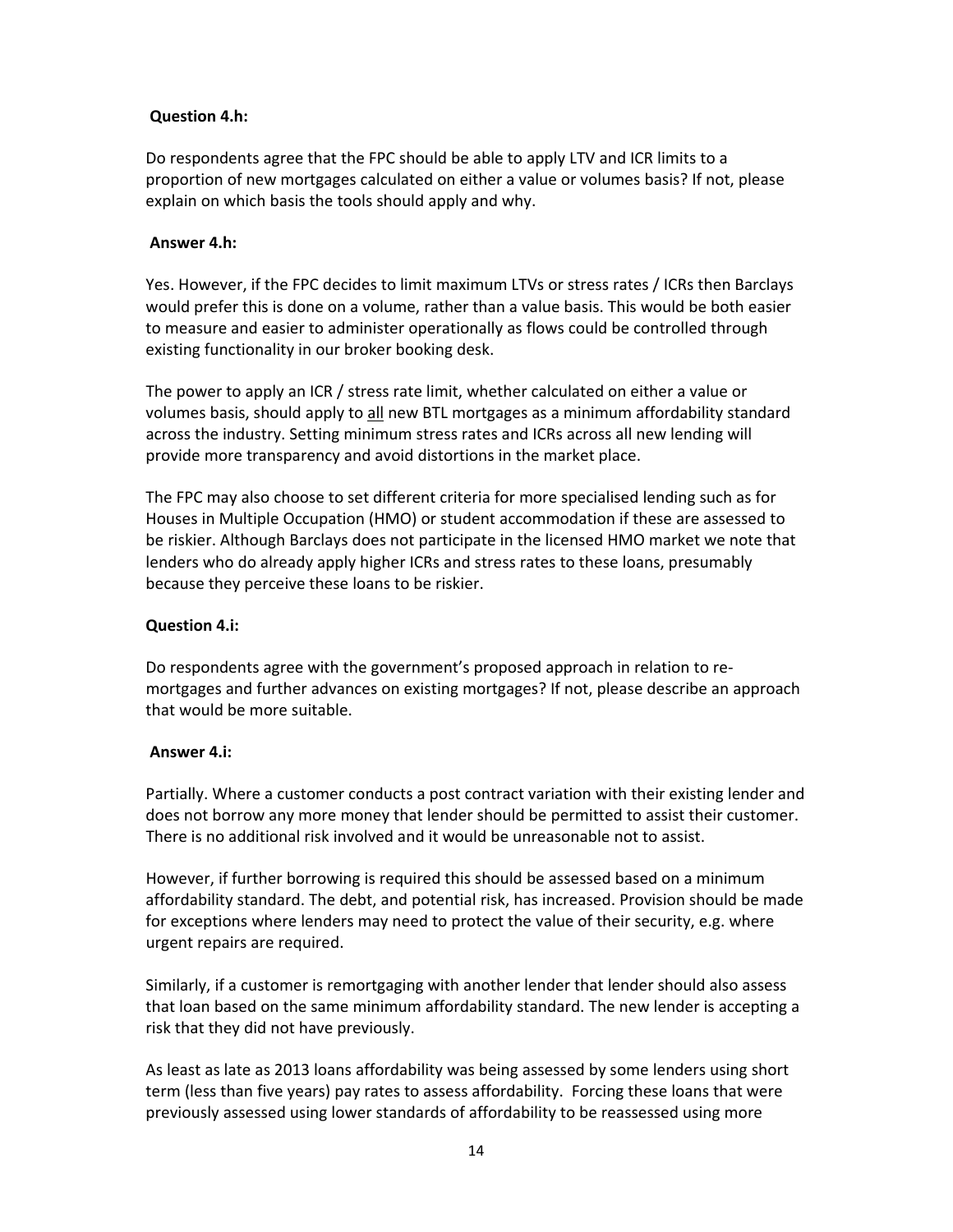suitable stress rates will gradually wash this risk out of the system. It will also encourage borrowers to pay down existing debts and achieve healthier gearing ratios.

## **Question 4.j:**

Do respondents agree with the government's proposed approach in relation to procedural requirements? If not, please describe an appropriate approach.

#### **Answer 4.j:**

We support the industry response on this issue provided by the CML.

#### **Question 4.k:**

Do respondents agree that the government's approach to buy‐to‐let debt and income in relation to the FPC's owner‐occupier housing tools remains appropriate?

#### **Answer 4.k:**

Yes.

#### **Question 5.a:**

Do respondents have any comments on the draft statutory instrument?

#### **Answer 5.a:**

The instrument essentially does what it sets out to do in providing the Financial Policy Committee with the power to direct the PRA or FCA to require regulated lenders to allow no more than a specified portion of loans over a specified maximum LTV percentage or a minimum interest coverage ratio.

We suggest that that "relevant buy-to-let mortgage contracts" (referred to in the macro prudential measures) should be a defined term.

#### **Question 6.a:**

Do respondents have comments on the analysis in this impact assessment?

#### **Answer 6.a:**

More analysis in some areas would have been beneficial. For example:

- a) Including comparisons with larger markets such as Australia and Canada both the Ireland and New Zealand markets are relatively small.
- b) Calling out any differences between the UK and other BTL markets in comparisons both the Ireland and New Zealand markets are quite different to the UK.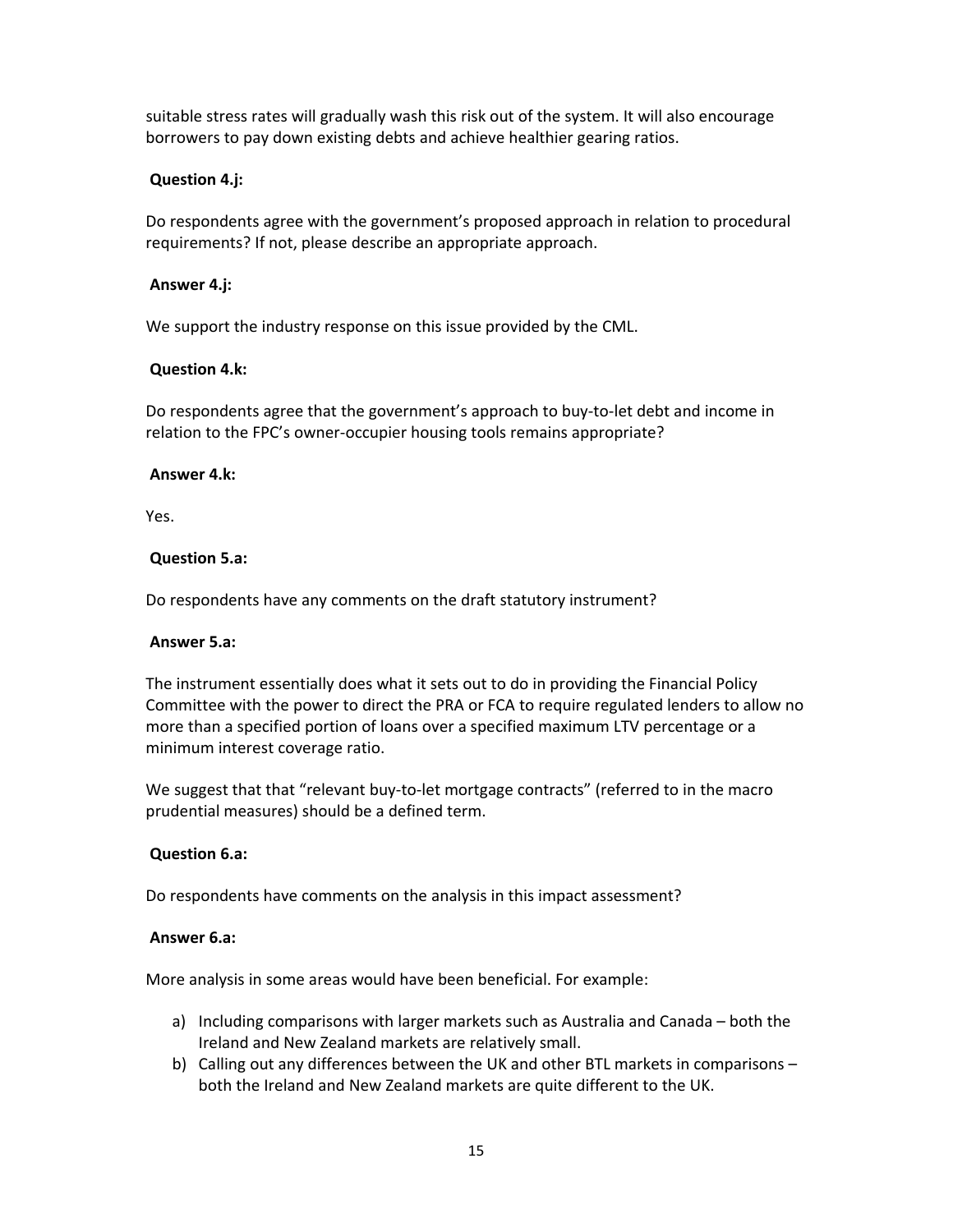- c) Segmenting the market and considering the potential impacts on sub‐segments such as the High Net Worth (HNW) market, Consumer Buy to Let under MCD, Houses in Multiple Occupation (HMOs), student accommodation and holiday lets.
- d) Examining the actual credit performance in markets that already require lenders to consider all of a borrower's income and expenditure when assessing affordability.
- e) Impacts on related small businesses that service the BTL market.
- f) Impacts on workforce mobility if rents increase and / or availability of rental accommodation increases.

#### **Question 6.b:**

Do respondents have views on the assumptions underpinning this impact assessment?

**Answer 6.b:**

See 6.a above.

#### **Question 6.c:**

Do respondents have comments on the impact on small and micro businesses in this impact assessment?

#### **Answer 6.c:**

See 6.a above.

### **Question 6.d:**

Do respondents agree with the estimates of the costs of data collection?

#### **Answer 6.d:**

We are unable to fully assess the cost until full data requirements are clear.

We note that potential additional recording and documentation within the application process in order to fulfil reporting requirements has not been considered. This includes any additional cost in time for advisors and brokers (or customers) during the application process.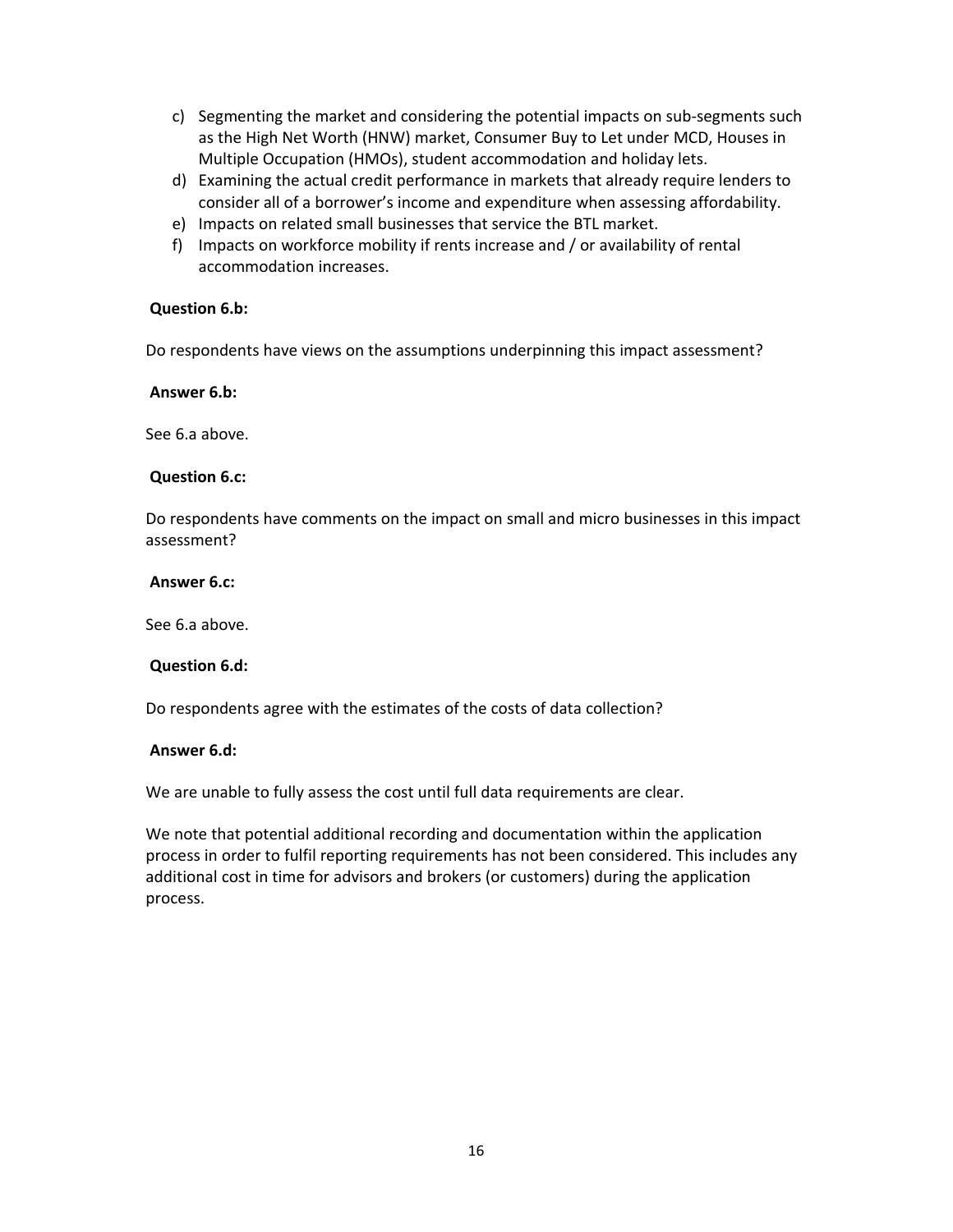| SCHEDULE "A" - COMPARISON OF MARKET STRESS RATE / INTEREST COVERAGE RATIO COMBINATIONS <sup>10</sup> AT 9 MARCH 2016 |                                                                  |                                                                   |               |                           |                          |  |  |
|----------------------------------------------------------------------------------------------------------------------|------------------------------------------------------------------|-------------------------------------------------------------------|---------------|---------------------------|--------------------------|--|--|
| Lender                                                                                                               | <b>Minimum rental</b>                                            | <b>Calculation basis:</b>                                         | Stress Rate * | <b>Residential stress</b> | Difference <sup>11</sup> |  |  |
|                                                                                                                      | cover (ICR)                                                      |                                                                   | <b>ICR</b>    | rate                      |                          |  |  |
|                                                                                                                      | 125%                                                             | 5% or pay rate (if higher) fixed over 3 years                     | 6.25%         | 7.35%                     | 1.10%                    |  |  |
| Lender 1                                                                                                             | 125%                                                             | 6% or pay rate (if higher) trackers and fixed rates under 3 years | 7.50%         | 7.35%                     | $-0.15%$                 |  |  |
| <b>Barclays</b>                                                                                                      | 135%                                                             | 5.79%                                                             | 7.82%         | 6.99% or 7.24%            | $-0.58%$                 |  |  |
| Lender <sub>2</sub>                                                                                                  | 125%                                                             | <=65% LTV: 5.00% or pay rate                                      | 6.25%         | 7.50%                     | 1.25%                    |  |  |
|                                                                                                                      | 125%                                                             | >65% LTV: 5.50% or pay rate                                       | 6.88%         | 7.50%                     | 0.62%                    |  |  |
| Lender 3                                                                                                             | 125%                                                             | 4.99% for LTV <= 65%                                              | 6.24%         | $6.99\%^{12}$             | 0.76%                    |  |  |
|                                                                                                                      | 125%                                                             | 5.49 for LTV >65%                                                 | 6.86%         | 6.99%                     | 0.14%                    |  |  |
| Lender 4                                                                                                             | 125%                                                             | 5.99%                                                             | 7.49%         | 7.49%                     | 0.00%                    |  |  |
| Lender 5                                                                                                             | 125%                                                             | <=65% LTV: 4.99% or pay rate                                      | 6.24%         | 6.99%                     | 0.75%                    |  |  |
|                                                                                                                      | 125%                                                             | >65% & <=75% LTV: 5.49% or pay rate                               | 6.86%         | 6.99%                     | 0.13%                    |  |  |
|                                                                                                                      | >75% LTV 5.99% or pay rate 4.99% stress rate for product<br>125% |                                                                   | 7.49%         | 6.99%                     | $-0.50%$                 |  |  |
|                                                                                                                      |                                                                  | terms of 5 or more years (for any LTV)                            |               |                           |                          |  |  |
| Lender <sub>6</sub>                                                                                                  | 125% - Single Units                                              | 5% or product rate - Individuals                                  | 6.25%         | N/A                       | N/A                      |  |  |
|                                                                                                                      | 125% - Single Units                                              | 5% or product rate - Limited Companies                            | 6.25%         | N/A                       | N/A                      |  |  |
|                                                                                                                      | 130% - Multi units                                               | 7% or product rate                                                | 9.10%         | N/A                       | N/A                      |  |  |
| Lender <sub>7</sub>                                                                                                  | 125%                                                             | 5.50%                                                             | 6.88%         | 7%                        | 0.13%                    |  |  |
|                                                                                                                      | 125%                                                             | 5.5% above 60%                                                    | 6.88%         | $6.5%+7%$                 | 0.13%                    |  |  |
| Lender 8                                                                                                             | 125%                                                             | 5% up to 60%                                                      | 6.25%         | $6.5% + 7%$               | 0.75%                    |  |  |
| Lender 9                                                                                                             | 125%                                                             | 6.00%                                                             | 7.50%         | 6.99%                     | $-0.51%$                 |  |  |
| Lender 10                                                                                                            | 125%                                                             | <= 65% Higher of product rate or notional rate, currently 5%      | 6.25%         | 7.00%                     | 0.75%                    |  |  |

<sup>&</sup>lt;sup>10</sup> Moneyfacts Analyzer and lender websites (see below)<br><sup>11</sup> How much higher (or lower) is a particular lender's stress rate on owner-occupier loans than on BTL<br><sup>12</sup> Estimated minimum only – based on 3% over current rever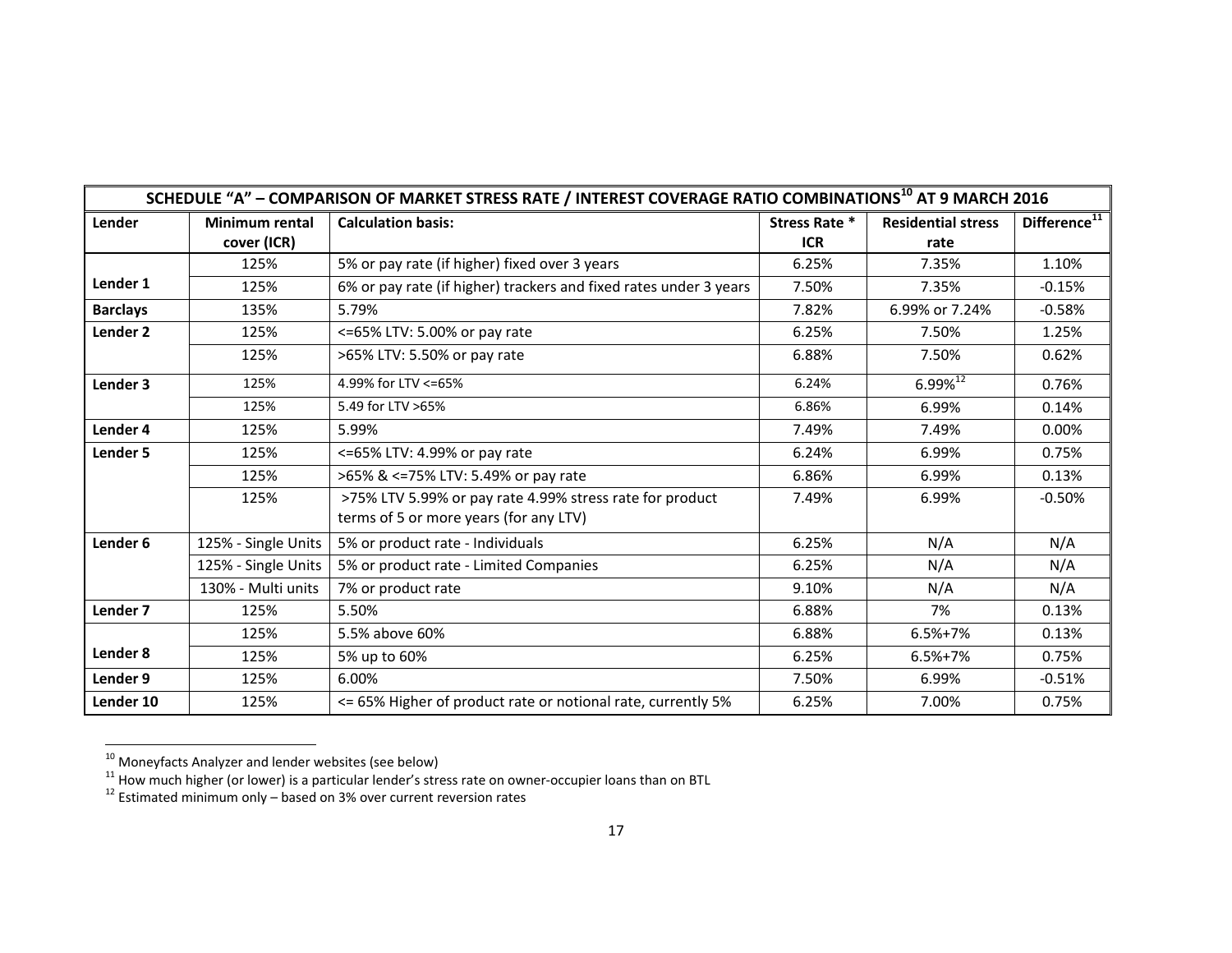**SCHEDULE "B" – COMPARISON OF BTL AND RESIDENTIAL MORTGAGE RATES<sup>13</sup> AS AT <sup>3</sup> MARCH <sup>2016</sup>**

| Lender 11 | 125% | i 5.99% or pav rate<br>⊺he<br>higher of | 49%!  | -3%<br><b>SVR</b> | $0.00\%$ |
|-----------|------|-----------------------------------------|-------|-------------------|----------|
| Lender 12 | 125% | 5.24% or pay rate                       | ა.55% | 7.00%             | 0.45%    |

<sup>&</sup>lt;sup>13</sup> Moneyfacts Analyzer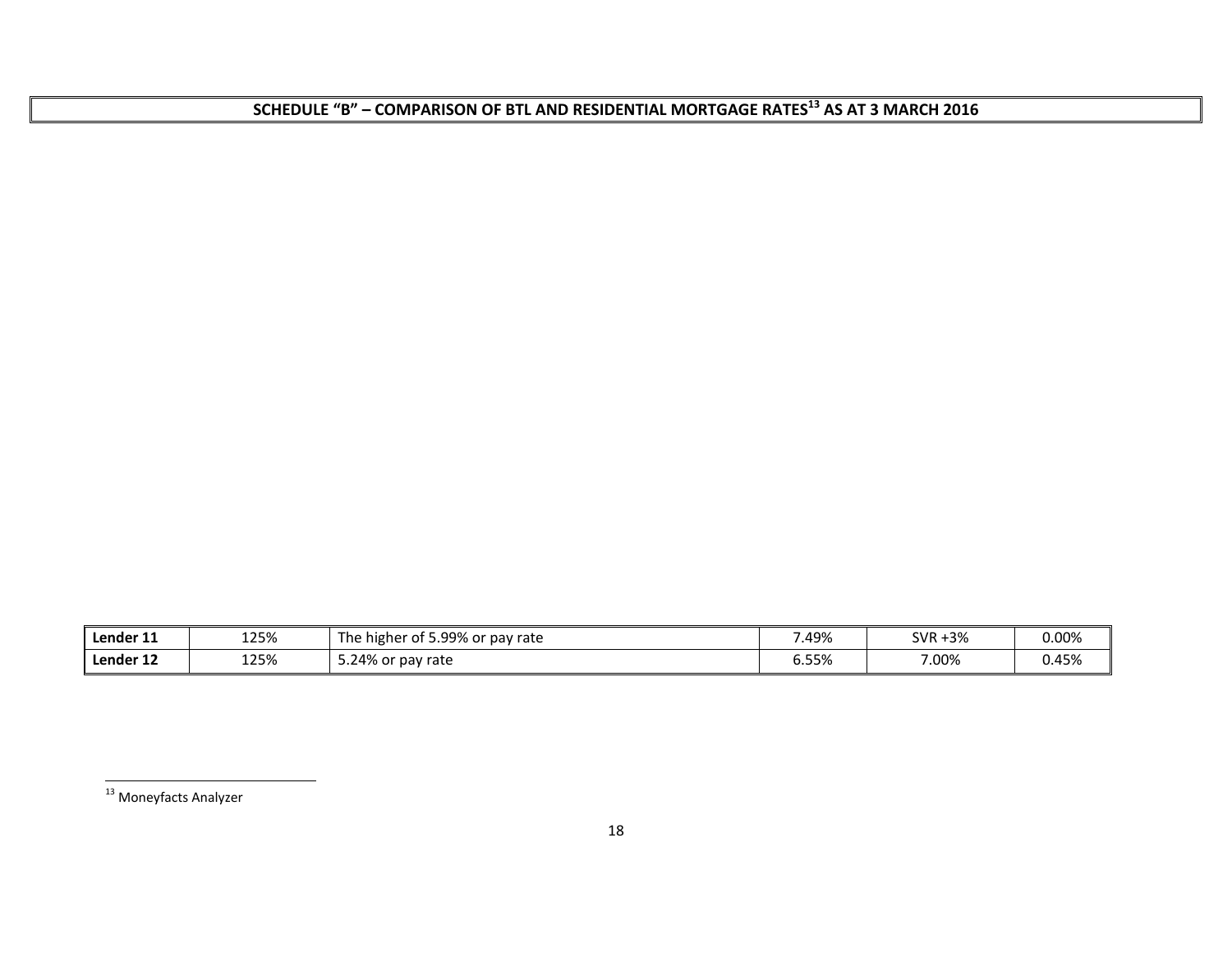|                     | <b>Resi 60%</b><br><b>BTL 60%</b> |                |                               |      |                |                               |                          |                                  |
|---------------------|-----------------------------------|----------------|-------------------------------|------|----------------|-------------------------------|--------------------------|----------------------------------|
|                     |                                   | <b>Highest</b> |                               |      | Highest        |                               | <b>Differential: BTL</b> | <b>Differential: Highest BTL</b> |
| Provider            | Rate                              | Rate           | <b>Product fee notes</b>      | Rate | Rate           | <b>Product fee notes</b>      | v Residential            | v Residential                    |
|                     |                                   |                | Arrangement £999, Completion  |      |                | Arrangement £995, Completion  |                          |                                  |
| Lender 1            | 1.69                              | 3.09           | £295                          | 3.19 | 3.39           | £295                          | 1.50                     | 0.30                             |
| Lender <sub>2</sub> | 1.49                              | 1.49           | Booking £749                  | 2.19 | 3.19           | Booking £1797                 | 0.70                     | 1.70                             |
|                     |                                   |                | Arrangement £995, Completion  |      |                | Arrangement £995, Completion  |                          |                                  |
| Lender 3            | 1.79                              | 2.99           | £295                          | 3.39 | 3.59           | £295                          | 1.60                     | 0.60                             |
| Lender 4            | 1.74                              | 2.54           | Booking £995                  | 2.18 | 3.23           | Arrangement £1995             | 0.44                     | 0.69                             |
| Lender 5            | 1.74                              | 2.54           | Booking £995                  | 2.18 | 3.23           | Arrangement £1995             | 0.44                     | 0.69                             |
| Lender 6            | 1.59                              | 1.99           | Booking £995                  | 1.99 | 2.94           | Booking 1.50% Advance         | 0.40                     | 0.95                             |
| Lender <sub>7</sub> | 1.70                              | 2.17           | Completion £995               | 2.09 | 3.19           | Completion £1995              | 0.39                     | 1.02                             |
|                     |                                   |                | Arrangement £1995, Completion |      |                | Arrangement £1995, Completion |                          |                                  |
| Lender 8            | 1.49                              | 2.89           | £265                          | 2.59 | 3.14           | £265                          | 1.10                     | 0.25                             |
| <b>Barclays</b>     | 1.59                              | 1.95           | Arrangement £999              | 2.19 | 2.99           | Arrangement £1999             | 0.60                     | 1.04                             |
|                     |                                   | <b>Res 75%</b> |                               |      |                | <b>BTL 75%</b>                |                          |                                  |
|                     |                                   | <b>Highest</b> |                               |      | <b>Highest</b> |                               | <b>Differential: BTL</b> | <b>Differential: Highest BTL</b> |
| Provider            | Rate                              | Rate           | <b>Product fee notes</b>      | Rate | Rate           | <b>Product fee notes</b>      | v Residential            | v Residential                    |
|                     |                                   |                | Arrangement £1499, Completion |      |                | Arrangement £995, Completion  |                          |                                  |
| Lender 1            | 1.94                              | 2.84           | £295                          | 4.09 | 4.29           | £295                          | 2.15                     | 1.45                             |
| Lender <sub>2</sub> | 1.49                              | 1.99           | Booking £1499                 | 2.79 | 3.69           | Booking £1797                 | 1.3                      | 1.7                              |
|                     |                                   |                | Arrangement £995, Completion  |      |                | Arrangement £995, Completion  |                          |                                  |
| Lender 3            | 2.29                              | 2.94           | £295                          | 4.29 | 4.49           | £295                          | $\overline{2}$           | 1.55                             |
| Lender 4            | 1.97                              | 2.63           | Booking £995                  | 2.73 | 3.84           | Arrangement £1995             | 0.76                     | 1.21                             |
| Lender 5            | 1.97                              | 2.63           | Booking £995                  | 2.73 | 3.84           | Arrangement £1995             | 0.76                     | 1.21                             |
| Lender 6            | 1.64                              | 2.2            | Booking £1495                 | 2.49 | 3.64           | Booking 1.50% Advance         | 0.85                     | 1.44                             |
| Lender 7            | 1.84                              | 2.24           | Completion £995               | 2.78 | 3.72           | Completion £1995              | 0.94                     | 1.48                             |
|                     |                                   |                | Arrangement £1995, Completion |      |                | Arrangement £1995, Completion |                          |                                  |
| Lender 8            | 1.74                              | 2.29           | £265                          | 3.34 | 3.69           | £265                          | 1.6                      | 1.4                              |
| <b>Barclays</b>     | 1.73                              | 2.39           | Arrangement £499              | 2.54 | 3.69           | Arrangement £1999             | 0.81                     | 1.3                              |